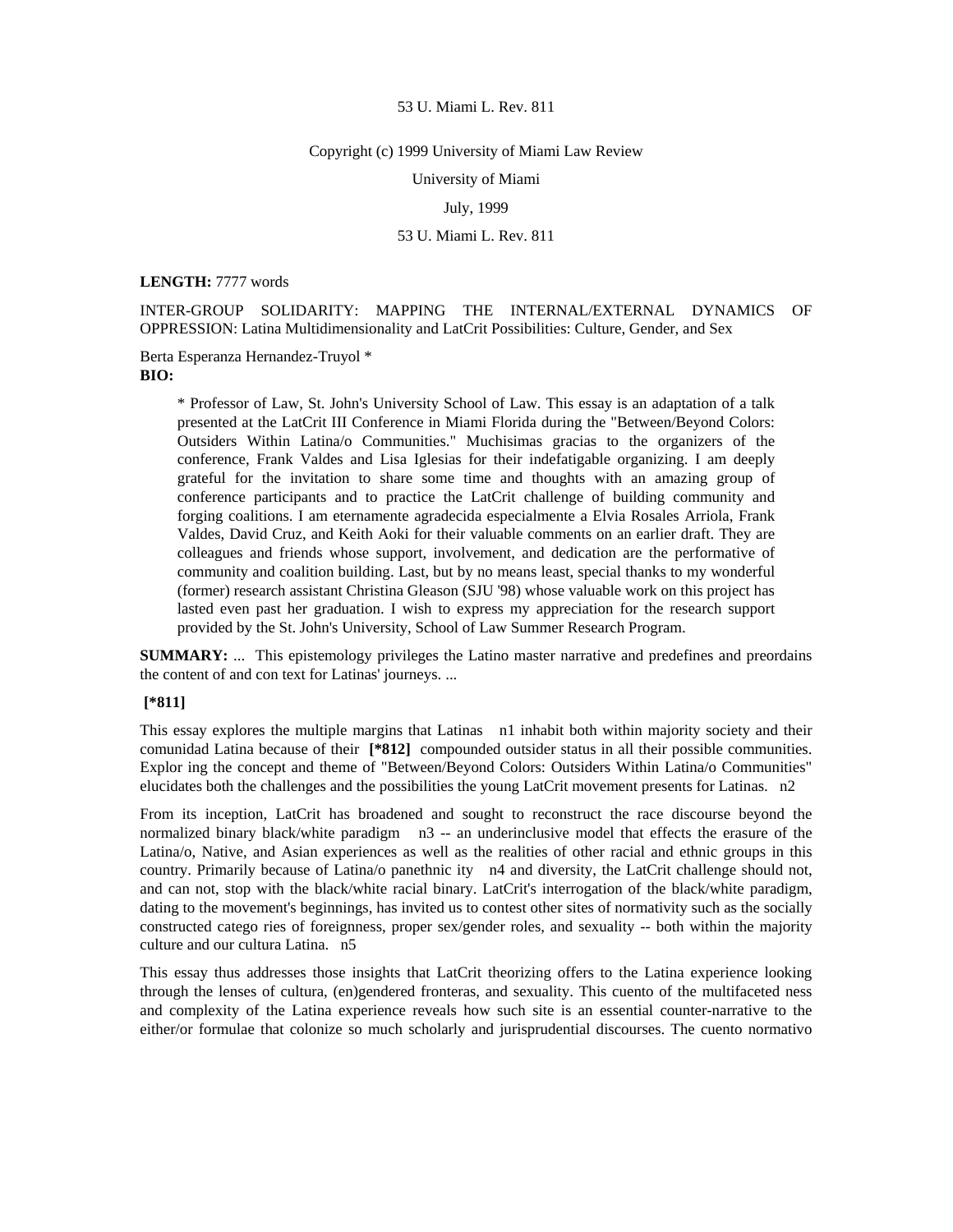obscures and denies the multidimensional, intersectional, multiplicities and interconnectivities of Latinas/os' real lives. n6

 **[\*813]** LatCrit's reinterpretation and repositioning of discourses, eschew ing the atomizing either/or approach to embrace an inclusive and realis tic both/and perspective, will not only reflect the multidimensionality and multicultural roots of Latinas/os and other diverse groups but will empower all marginalized communities. n7 This endeavor is complex and painful, even within the friendly intellectual communities of crits -- race crits, fem crits, race/fem crits, and queer crits. n8 These communities, notwithstanding their useful, emancipatory, and beneficial foundations, proved to be "insufficiently attentive" to those, like Latinas/os, who exist at the margins of crit borderlands of race, sex, gender, sexuality, color, language, and culture. n9

Pursuant to rigorous interrogation of "the interplay of patriarchy and white supremacy in the shaping of race and racialized power rela tions" critical theorists have made some inroads into addressing issues of the intersection of race, sex, and class. n10 One example is the serious examination of the black/white paradigm. Yet, this questioning of race alone, or in isolation from other identity components, does not, and can not, explain or craft the setting for the inquiry into the interaction of sex and race to effect gendered inequalities. n11 Consequently, much work remains to be done in the areas of intersections of race, sex, and class with culture, language, and sexuality.

LatCrit itself, however much it has struggled for inclusiveness, and as diverse, inclusive, involved, and proactive as the coalition has been, has the potential for deep fault-lines based upon cultural clashes. One example of unexplored territory is the potential (and unavoidable) con flict that can confront a predominantly Catholic group in being asked to embrace sexual minorities or to accept certain populationcontrol based solutions to hunger and poverty. n12 Undoubtedly, such explorations will **[\*814]** implicate the position of Latinas both within society at large and within the comunidad Latina.

Thus, in the course of writing about Latinas/os, I have discovered (and LatCrit discourse has unveiled and underscored) that critical theo rizing is stressful, simultaneously liberating and restraining, confining, coercive. For me, there is one great irony in the endeavor to include Latinas/os in the discourses about law and justice, participation and cooperation, citizenship and foreignness. One of the major schisms I need to bridge in writing about multifaceted Latinas in a world that imprints homogeneity as normal, is the necessary use of an alien tongue -- English -- to communicate practice, theory, and insight based on the personal, real life journeys that I travel in Spanish. n13 This task forces me to translate untranslatables, like feelings.

I have unearthed in the course of all this critical intellectual inquiry that I feel in Spanish. My English expression is intellectual, cerebral, analytical, cold; my Spanish yarn is emotional, visceral, experiential, passionate. My own narratives often may have different meanings depending upon the voice. Foreign langugaged stories may be incom plete and sometimes incoherent translations, at best silhouettes of my lived reality. Any necessary exportation of my personal knowledges to English bridles, constrains, and suppresses them; it distorts their reality, location, time and space. Spanish realities are performed as foreign fables.

Latinas are in a constant state of translations, existing in the inter stices of languages, genders, races, cultures, and ethnicities. n14 For them, the distortions effected in engaging normative discourse are mul tifaceted. Their location as multiple aliens in majority communities is by virtue of many degrees of separation from the normativo: sex, ethnic ity, culture, language. Within their own cultura Latina, Latinas are for eign simply because of their sex or, even more distancing, their sexuality. Such multiple barriers existing both within and outside group fronteras are definitional in the formation of, access to, and expression of Latinas' identities. The complicated amalgam of pressures that ema nates from both outside and inside - the majority culture and la cultura Latina - result in Latina invisibility, marginalization and subordination in all their communities. n15 It is at this place of interconnectivity of out siderness that a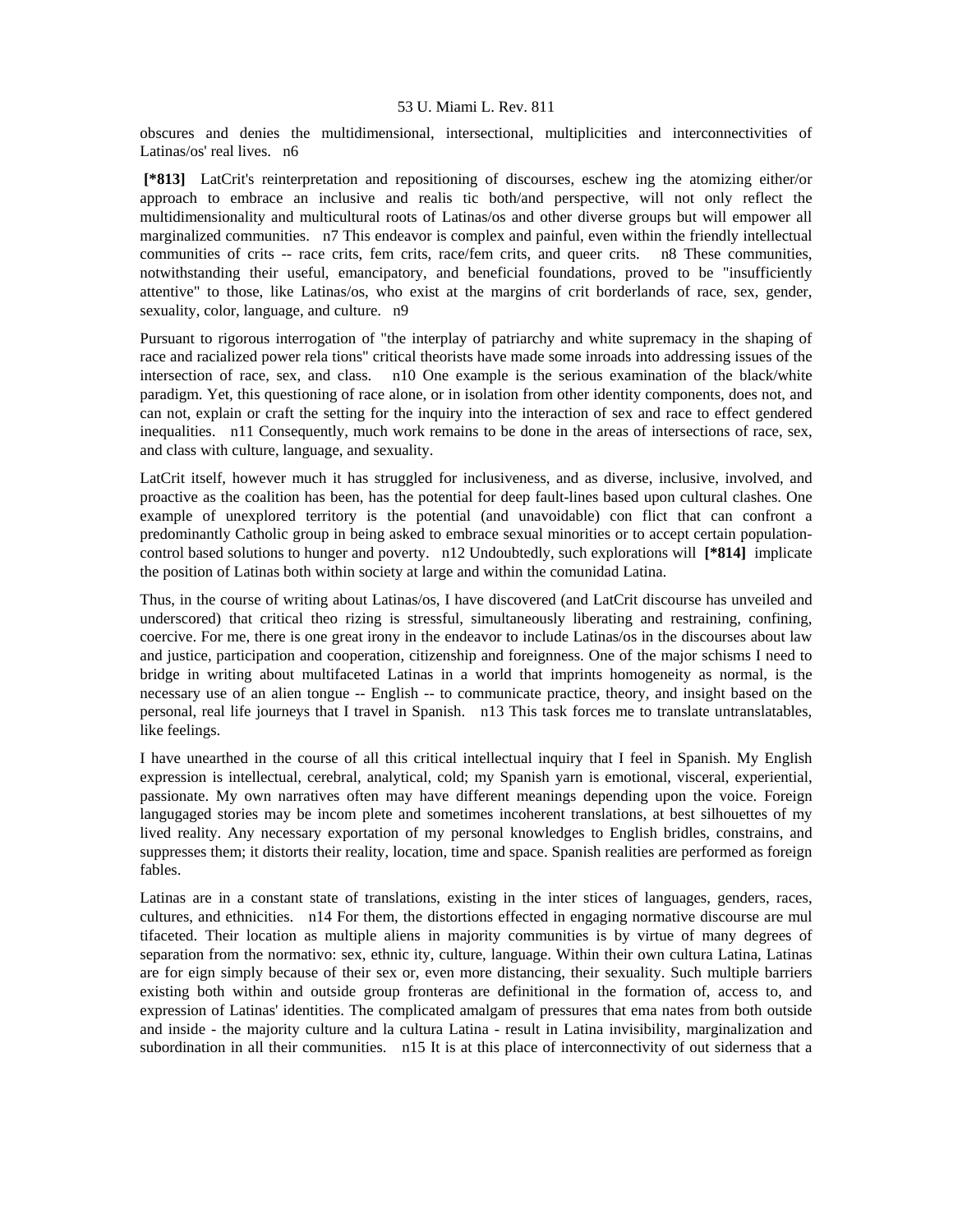liberation project must focus for it is only when those at **[\*815]** the margin of the margins are embraced that freedom is a true possibility.

This essay explores the potential of LatCrit for demarginalizing Latinas by exposing another frontera: sexuality. First, and briefly, the piece suggests various issues of culture that confront Latinas and next, it focuses on the gendered borderlands in which Latinas travel within their culture spaces. Third, this work presents sexuality as a location where Latinas experience multiple oppressions from both outside communities and the comunidad Latina. It then confronts the everyday complexities, tensions, and struggles faced by Latinas who are sexual minorities within their comunidad Latina. This analysis serves both to elucidate the very material problem of alienation and marginalization of Latina lesbians because of their multiple outsiderness as well as to enliven and problematize the reality of multidimensionality.

Finally, I conclude by reiterating the need for a paradigm that rec ognizes, embraces, and articulates the multiplicity of all of our identities and rejects any possibility of atomization of our multilocal citizenships. In this regard, the international human rights model which integrates as foundational the concepts of interdependence and indivisibility of rights, is a valuable tool to enhance the possibilities of our critical, community- oriented work.

Culture

 It is not an easy task to talk about culture when the group being scrutinized is one as diverse as Latinas/os. n16 This is a group with inter nally distinct and assorted languages, migrations, education, emancipa tion, and political histories. Roots within the territory now known as the United States are varied, the language of home is not easily predictable, racial composition is best described as mestizaje -- and within the U.S. borderlands Latinas/os cannot be white because they are Latina/o.

Yet, while recognizing the diversities that exist between and among the panethnic groups collectively catalogued under the umbrella of the Latina/o label, it is inescapable that the group indeed shares many cul tural commonalties. Many of these converge around the importance of family and firm notions about appropriate sex and gender roles -- two interconnected foundations of cultural oppression for Latinas. n17

 **[\*816]** La familia is of sacrosanct importance in the cultura Latina. n18 It also is the site initially and continuously responsible for the creation, construction, and constitution of gendered identities. n19

Our families operate on the extended family model in which abue las y abuelos are respected and revered, tias y tios are effectively second sets of parents, and primas/os are like additional hermanas/os. This big tent is where we first learn about appropriate and proper conduct, includ ing sex roles, from several generations. These generationally unchang ing molds in turn become proof of the correctness of the point, about our proper and befitting places; what conduct is suitable and acceptable; and what comportments and performances constitute cosas feas (ugly things).

Inevitably bridging the diversities among Latinas/os, these learn ings and knowledges about fitting demeanor are universally and uni formly gendered and sexualized. n20 La cultura Latina rigorously and authoritatively defines, delineates, and enforces gender identities. These fronteras are then used as a tool of oppression and pressure to marginal ize those mujeres (and hombres) who do not conform to culturally accepted (and acceptable) designations of gender and sex roles and norms.

As I have confessed previously, I rebelled against some of the little messages imbued with meanings with respect to the definitions of the parameters for proper conduct for (proper) girls. n21 For example, I refused to make my bed; my hermano never had to. Yet, I guess it is generally appropriate for beds to be made and the simple solution to my rebellion itself also confirmed the proper gender roles regarding bedti quette - abuela took on the task.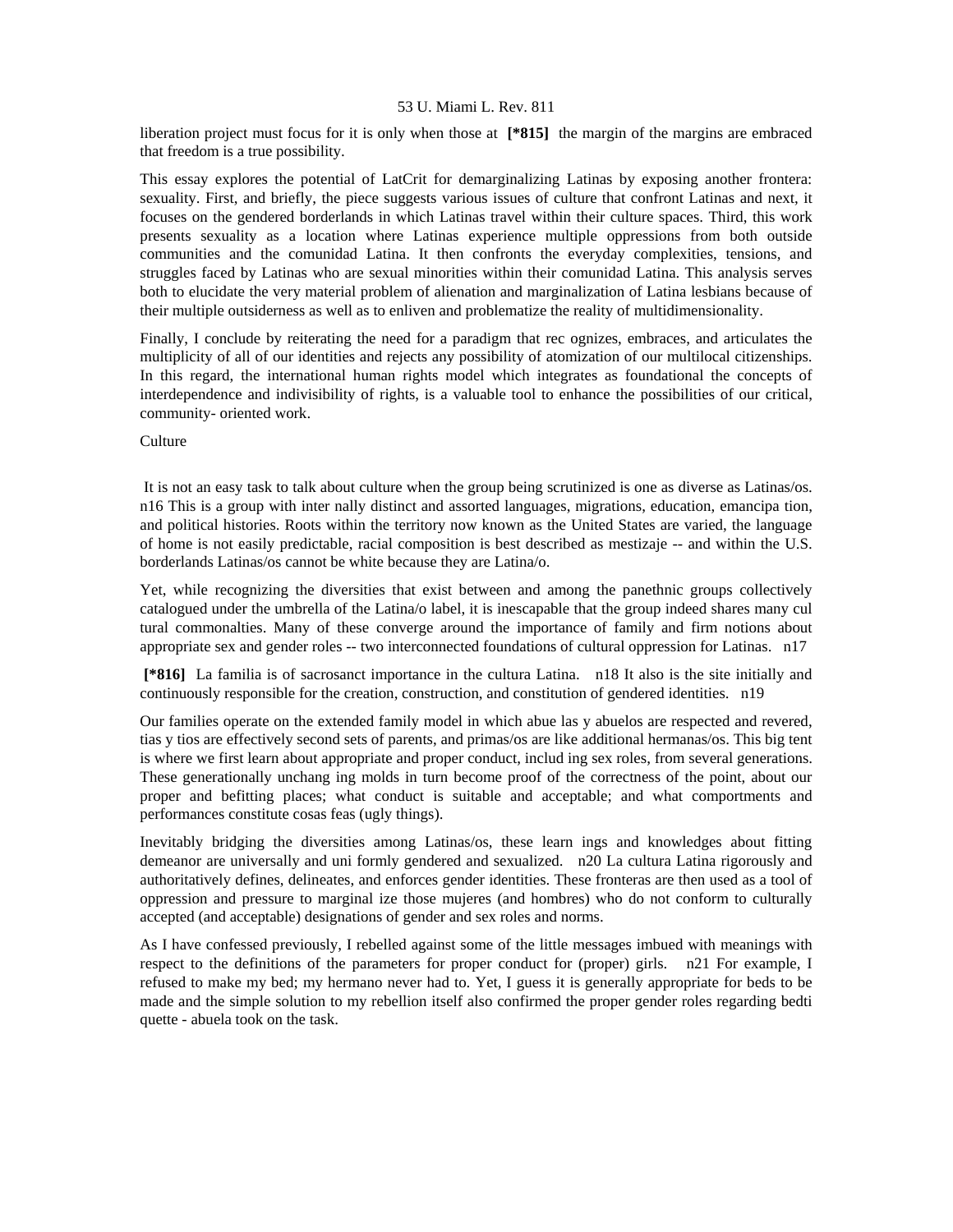I also recall that while I was expected to excel at school -- be a go- getter, the best, like papi -- at home I was supposed not to argue, to be demure, and to defer. Some meanings of my parents' expressions did not escape me -- "why couldn't I be more like mami" was a phrase I frequently overheard papi utter, while shaking his head in what I inter preted as disappointment, my failure.

Yet while their intent in such messages may have been wholly clear to them, and while I understood the undercurrent of disappointment, the **[\*817]** gendered meaning to me was rather garbled, unintelligible. Mami was a practicing attorney, a diplomat in Cuba before our exile. I remember her all dressed up, briefcase in hand, being picked up by the State car every morning. Though I confess I never heard either of my parents argue, and remember them both always being courteous, I also never saw mami be submissive or deferential. I suppose my little-child eyes just did not see her as anything but strong and warm. I never as a child understood exactly how I needed to be more like mami. So much for messages about gender roles.

Some coded messages that I only understood much later also served to imprint the normativity, indeed the mandate, of heterosexuality in our cultura Latina. I remember one day, I must have been 12 or 13, maybe even 14 or 15, I was watching television at home in Puerto Rico. We -- mami y papi and a friend from the neighborhood -- were in the living room. I was lying down on the couch, my friend was sitting on the floor, the folks were on chairs or something. At one point, my friend leaned up against the couch and leaned her head back on my outstretched arm. Next thing I remember is my mom calling me into the kitchen "pssst, Bertica ven aca," (psst, Bertica come here) and telling me not to do that -- not to let her lean on me. "Eso es feo," (that is ugly) my mom said. Frankly, I was clueless then, I get it now, the words still resonate.

While a more exhaustive analysis of culture is impossible in this essay, these examples should provide ample flavor of the gendered and narrow-sex-role environment that constitutes normal in comunidades Latinas. n22 It is pervasive and uniform. And for women, as the next sec tion shows, there is little room for dissent.

# Borders Engendered

In his work El Laberinto de la Soledad, Octavio Paz captured the Latinos' image of woman:

 An instrument, sometimes of masculine desires, sometimes of the ends assigned to her by morality, society and the law... In a world made in man's image, woman is only a reflection of masculine will and desire. When passive, she becomes goddess, a beloved one, a being who embodies the ancient, stable elements of the universe: the earth, motherhood, virginity. When active, she is always function and means, a receptacle/a vessel, a channel. Womanhood, unlike **[\*818]** manhood, is never an end in itself. n23

 As the Paz passage depicts, the Latina is defined by the Latino from his dominant situation in family, church and state. The Latina did not participate in or consent to the definition that determines who she is or what she does. She is fabricated and sculpted in the image, desire, and fantasy of the Latino.

The cultural expectations/interpretations of Latinas, simply because of their sex, by the cultura Latina tracks the dominant paradigm's con struction of sex. Man is the norm, woman in his image, an afterthought -- lesser in every sense: strength, stature, ability. n24

The gendered imprinting occurs starting at birth. Baby girls are dressed in pink, treated demurely, and adorned with jewels -- dormilonas (literally "sleepers"), small posts in gold that decorate their tiny ears - starting their designated route to femininity. Little girls continue to be socialized to be feminine, prepared to be mothers and wives. Their most important aspiration and achievement, is to get mar ried, have children, and serve their families. n25 Should the family needs demand the Latina to work outside of the home, employment is viewed as a means of continuing to serve the family. Since Latinas work for the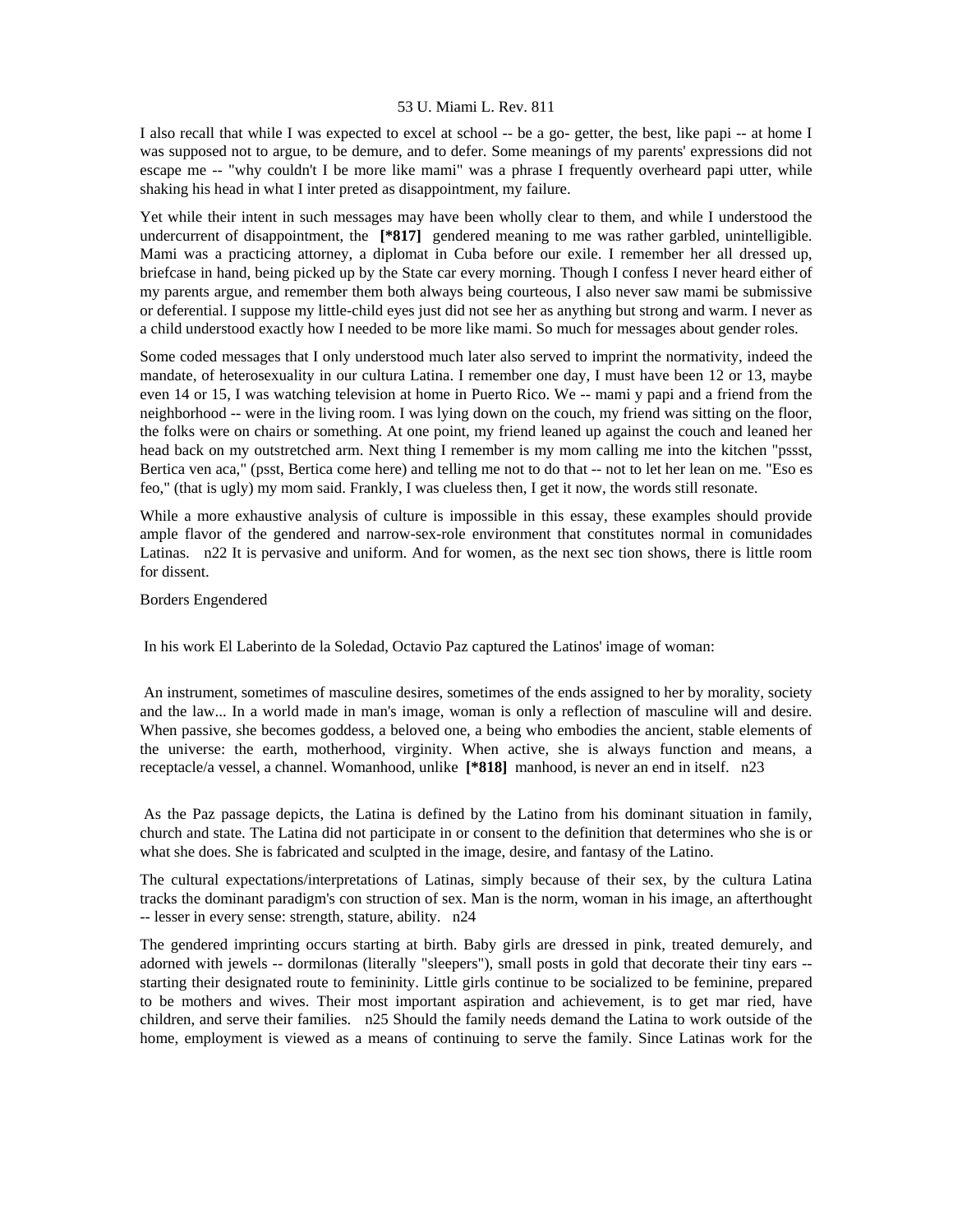family rather than for personal satisfaction or gain, they pursue positions that replicate their "appropriate" conduct - those "feminine" low- respect, arduous, thankless occupations as caretakers: nannies, cooks, maids, jobs at the bottom of the pay scale (probably because they so well replicate their "natural" role as wife, mother, housewife). n26

The cultura Latina, reflecting and incorporating its predominantly Catholic religious foundation, fixates the idea of womanhood on the image of the Virgin Mary -- the paradoxical virgin mother. n27 Latinas **[\*819]**  are glorified by the marianista paradigm as "strong, long-suffering women who have endured and kept la cultura Latina and the family intact." n28 This model requires that women dispense care and pleasure, but not receive the same; that they live in the shadows of and be deferen tial to all the men in their lives: father, brother, son, husband, boy friend. n29 Perfection for a Latina is submission.

Language and family are cultural constants throughout most of Latinas' travels that unconsciously sometimes, subconsciously some times, and instinctively sometimes define navigations and destinations, transitions and translations. n30 For Latinas these clear and rigid delinea tions of the borderlands of proper conduct embed a male vision of cul ture, sex, and gender identity. n31 This epistemology privileges the Latino master narrative and predefines and preordains the content of and con text for Latinas' journeys. Thus family, society at large, community, church, and state collude to limit and frustrate the daily travels that iden **[\*820]** tify, define, and design the extent and parameters of the viajera's tours. These cultural perspectives on proper sex/gender roles design Latinas' lives and deeply affect their existence.

This constitutive power of accepted narratives makes me question why womanhood requires that I be submissive when I'm supposed to be revered (in the image of the Virgin Mary); why I should love boys and see all men as superior if they are not trustworthy; and why I should be deferential, servile, and subservient to men at home when I am supposed to be their equal or better at work. Those of us who question or chal lenge the norm risk alienation from and marginalization by our comunidad Latina rendering us outsiders even within the outsider comunidad Latina. As the last portion of this essay addresses in the following section, sexuality is central to the Latina subordinate position within family and community.

### Sexuality - La Ultima Frontera

 Beyond sex, sexuality is another location where Latinas experience multiple oppressions from outside as well as from within la cultura Latina. Significantly, "sexuality and sex-roles within a culture tend to remain the last bastion of tradition" n32 thus making "sexual behavior (perhaps more than religion) ... the most highly symbolic activity of any society." n33 The mores, rules and mandates on sexuality that fall on women, as aptly captured by Paz's definition of woman as repository of cultural values that are defined for her, are used as

 "proof" of the moral fiber or decay of social groups or nations. In most societies, women's sexual behavior and their conformity to traditional gender roles signifies the family's value system. Thus in many societies a lesbian daughter, like a heterosexual daughter who does not conform to traditional morality, can be seen as proof of the lax morals of a family. n34

The honor of la familia is inextricably intertwined with the sexual purity of its women. n35

Beyond defining the parameters of "tradition," women's sex roles, as defined by men, serve to preserve men's dominant status in all **[\*821]** spheres of life. n36 For Latinas, the expectations of and demands for appropriate women's sexual roles and conduct, sourced in church, state, and family, are constant and consistent, repressive and oppressive. n37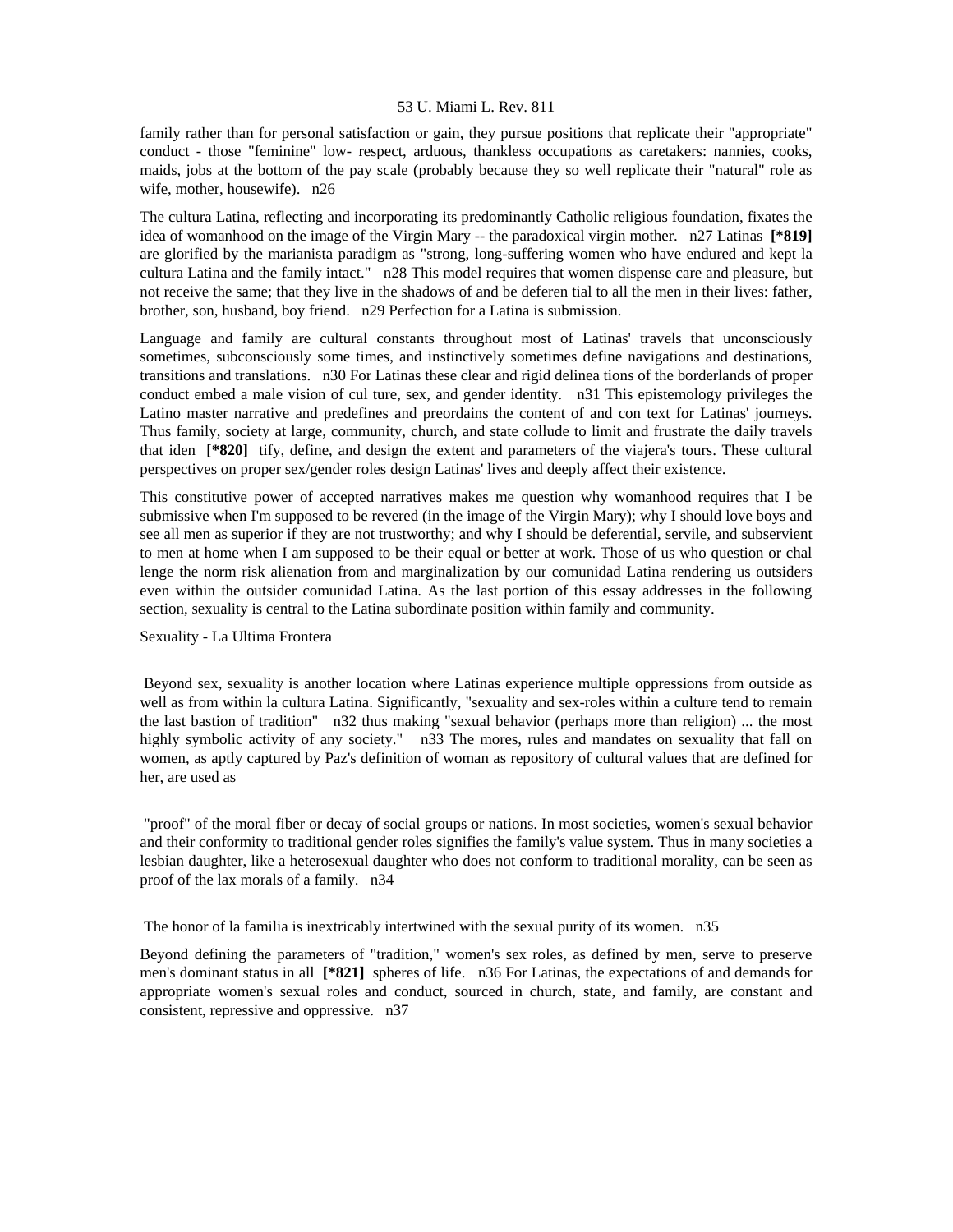For example, the teachings of the Catholic church, the predominant faith of Latinas/os, n38 while prohibiting any and all sexual contact that is not within holy matrimony and for the purpose of procreation, empha size the importance of virginity for all women. n39 The church further insists that women remain virgins until marriage and "that all men be responsible to women whose honor they have 'stained'." n40 This appar ently generous suggestion of responsibility only thinly veils differentia tions concerning the distinct expectations regarding men's and women's adherence to the sexual norm. Plainly, religion is more freely accepting of men's deviations from church teaching: there is no suggestion that men's honor is "stained" by deviation from the purity norm. Moreover, by instructing male responsibility to the women they "stain" it colludes with and confirms societal gendered hierarchies. Thus even religion, while purporting to have a uniform sexual norm (virginity) for men and women alike, accepts gendered inequalities. n41

Originally, the religious tenet of sexual purity was church-inspired. The cultural norm that has emerged is fully embedded in the master narrative of the comunidad Latina and serves to dictate and ascertain the location of women in society.

Given these cultural sexual mores, there are three readily ascertain able tenets of Latina sexuality. The first is that sex is taboo for women. **[\*822]** For Latinas, virginity translates to and symbolizes purity, cleanliness, honorability, desirability, and propriety. This is the template for the marianista buena mujer (good woman), a standard to which women must adhere lest they lose status in the community, the family, and the church. The cultural script for la buena mujer dictates that she must always reject sexual advances which, incidentally, are mandatory for the men to make, if only to confirm the nature and character of the women in their company.

The worst thing, well, almost the worst thing as we will see shortly, that could happen to a woman is to receive the label of puta - whore - a mujer mala (bad/evil woman). Should a woman consent to sex, every one, including the man with whom she had consensual adult even mis sionary sex will say she is a puta, she lacks virtue. n42 The man, of course, simply adds a notch to his belt.

To be sure the requirement of virginity for women but not for men and the language used to describe the loss of virginity for women but not for men, depict the strong cultural double sexual standard. Women's loss of virginity is a "deflowering" a "stain". On the other hand, culture supports, if not encourages and celebrates men's manly worth as grounded on sexual, really heterosexual conquests -- pre- and extramarital alike. n43

Aside from being taboo, contemporary studies confirm that the traditional mores also dictate that sex, for women, is something to be endured, never to be enjoyed. In the cultura Latina "to shun sexual pleasure and to regard sexual pleasure as an unwelcome obligation toward her husband and a necessary evil in order to have children may be seen as a manifestation of virtue. In fact, some women even express pride at their own lack of sexual pleasure or desire." n44

For Latinas the cultural significance of virginity as well as the man dated undesirability of sex, results in a third rule concerning sexual con duct: modesty. n45 Significantly, this modesty mandate does not end with marriage. As one fictional character puts it: "take me and Alberto. We **[\*823]** lived together for 18 years and never once did he see me naked." n46 So sexuality is a big deal for Latinas.

There are other aspects of sexuality that cast a long shadow on some Latinas' existence. A few paragraphs earlier I noted that being a puta was almost the worst thing that a Latina could be called. As the popular adage mejor puta que pata -- better whore than dyke -- reveals, there is a worse cultural/sexual outlaw in the comunidad Latina than the whore: the lesbian.

The social and religious factors and influences that render sex taboo for mujeres in the cultura Latina are intensified, magnified, and sensa tionalized when imagining lesbian sexuality. In addition to the majority community's secular and religious reasons for othering and rejecting sexual minorities -- immorality,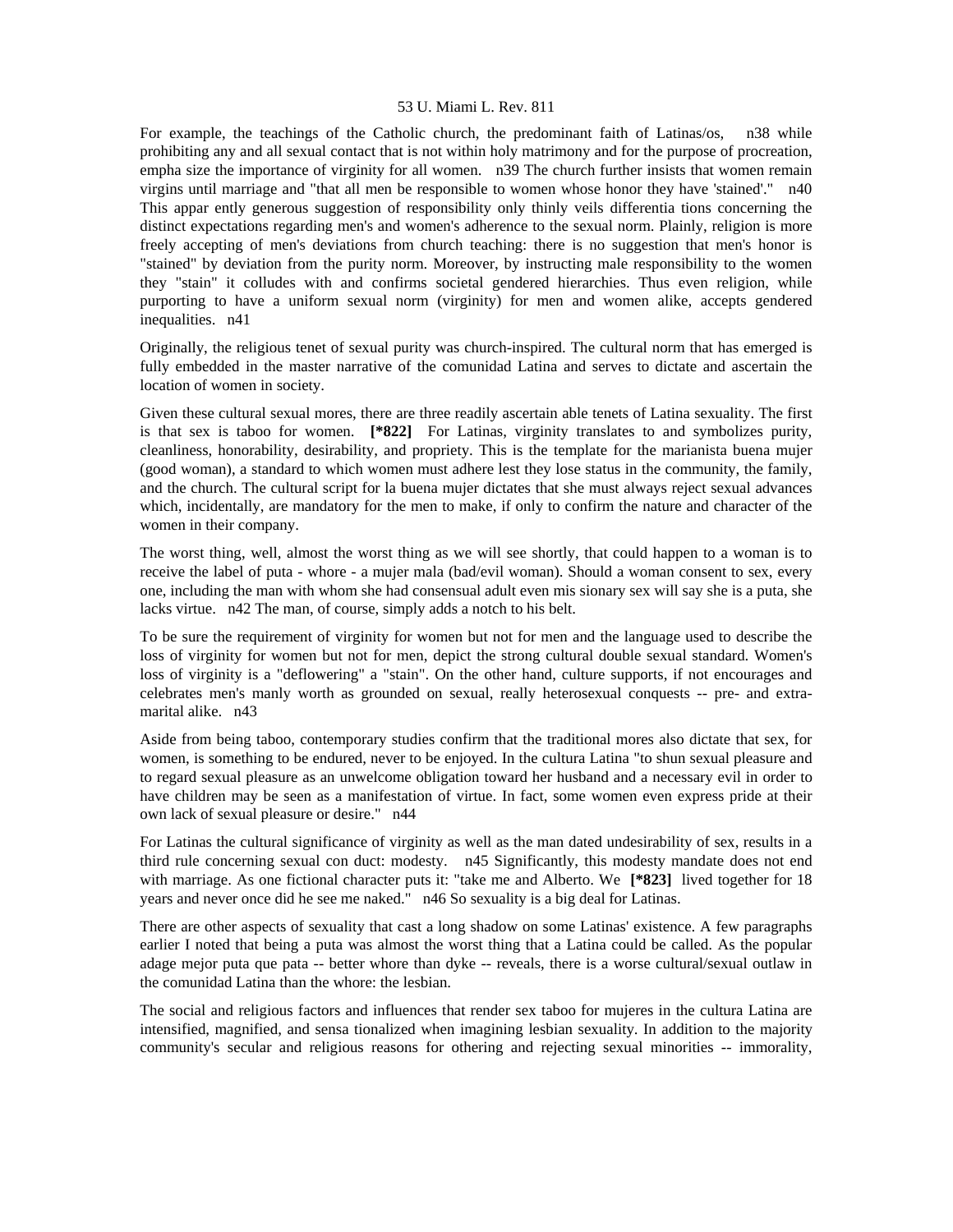sinfulness, perversion, unnaturalness -- Latina lesbians are further persona non grata because they are imputed with rejection of and failure to conform to cultural (and reli gious) as well as sexuality norms. n47 After all, what could a culture that views sex as taboo, intercourse as a duty, modesty as mandatory, and women as objects and not subjects of pleasure do with two women enjoying sex with each other? n48

Latina lesbians have manifold "outsider" identities -- cultural, racial, and religious -- vis a vis the culture at large. They must grapple with and negotiate the consequences of their ethnicity and their lesbian ism - conflated factors that magnify their marginalization and alien ness within virtually every location occupied by the majority culture. Yet, for Latina lesbians their womanhood and their lesbianism are dual frontiers that invoke rejections and cause isolation within what other **[\*824]** wise could be considered the refuge of their cultura Latina. n49

Thus, Latina lesbians are foreign in all their spaces. n50 They are derided sexual minorities the heterosexual familia Latina; they are queer in the very heterosexual comunidad Latina. They are colored in the predominantly white gay/lesbian family; they are colored and lesbian in the white and heterosexual majority. They are nowhere in the heterosex ual black/white paradigm that excludes their brownness and in the gay/straight binary that fails to accommodate their womanness. Latina lesbi ans, as Latinas, are ethnic outsiders who "must be bicultural in Ameri can society" and as lesbians are cultural outsiders who must "be polycultural among her own people." n51

Latina lesbians enjoy (suffer) multi-layered deviations from the norm. Their subject position is one of alienness (alienation) everywhere. They embody the "fundamental interdependence of sexism, racism and homophobia in the construction and practice of social and legal subordi nation by, within and between various identity categories." n52 Perhaps because of these multiple divergences from the normative, Latinas' les bianism is more difficult to accept than other "aberrations." Within the comunidad Latina lesbianism triggers all ranges of cultural fears both in the cultural "traditionalists" and in the "cultural outlaws" themselves.

On the one hand, traditionalists fear the erosion of the culture and religious beliefs and mandates that could be effected by the sin of lesbi anism. To be sure, lesbianism itself presents a challenge to and can constitute an outright rejection of patriarchal values and male superiority. n53

On the other hand, Latinas' own lesbianism arouses in them a dif ferent set of cultural fears. One salient concern of Latina lesbians is the fear of loss of the all-important family n54 - "the primary social unit and **[\*825]** source of support" within the culture because of rejection due to their sexuality. n55 These are genuine and weighty preoccupations.

As in any culture, reactions to a family member's lesbianism vary. One familiar approach is for the family to offer to pay for the necessary therapy to "cure" the lesbian. n56 Another popular response to a family member's sexual "aberration," one that fits well with the shame-based nature of the cultura Latina, is for the family to be embarrassed about the person's lesbianism. n57 Families may address this discomfiture at the deviance of a family member in a number of ways, none particularly embracing of or healthy for the lesbian.

In one model the family alternately denies and conceals her lesbian identity. This often translates to the banishing gay/lesbian friends from the family home. Such approach causes stresses to the individual who is torn between her familiares (family members) and her otra familia (other "family") -- the one being rejected by the relatives. n58 Loss of **[\*826]** family presents Latina lesbians with a difficult choice: loss of support from the one group where they were not "en el otro lado" (on the other side). n59

Beyond relatives, lesbianism threatens Latinas with loss of commu nity and friends. Even in times of political struggles and ethnic aware ness, Latinas who are sexual "others" have been marginalized and rejected. La comunidad Latina has derided Latina lesbians "as an agent of the Anglos" and "as an aberration, someone who has unfortunately caught his [Anglo] disease." n60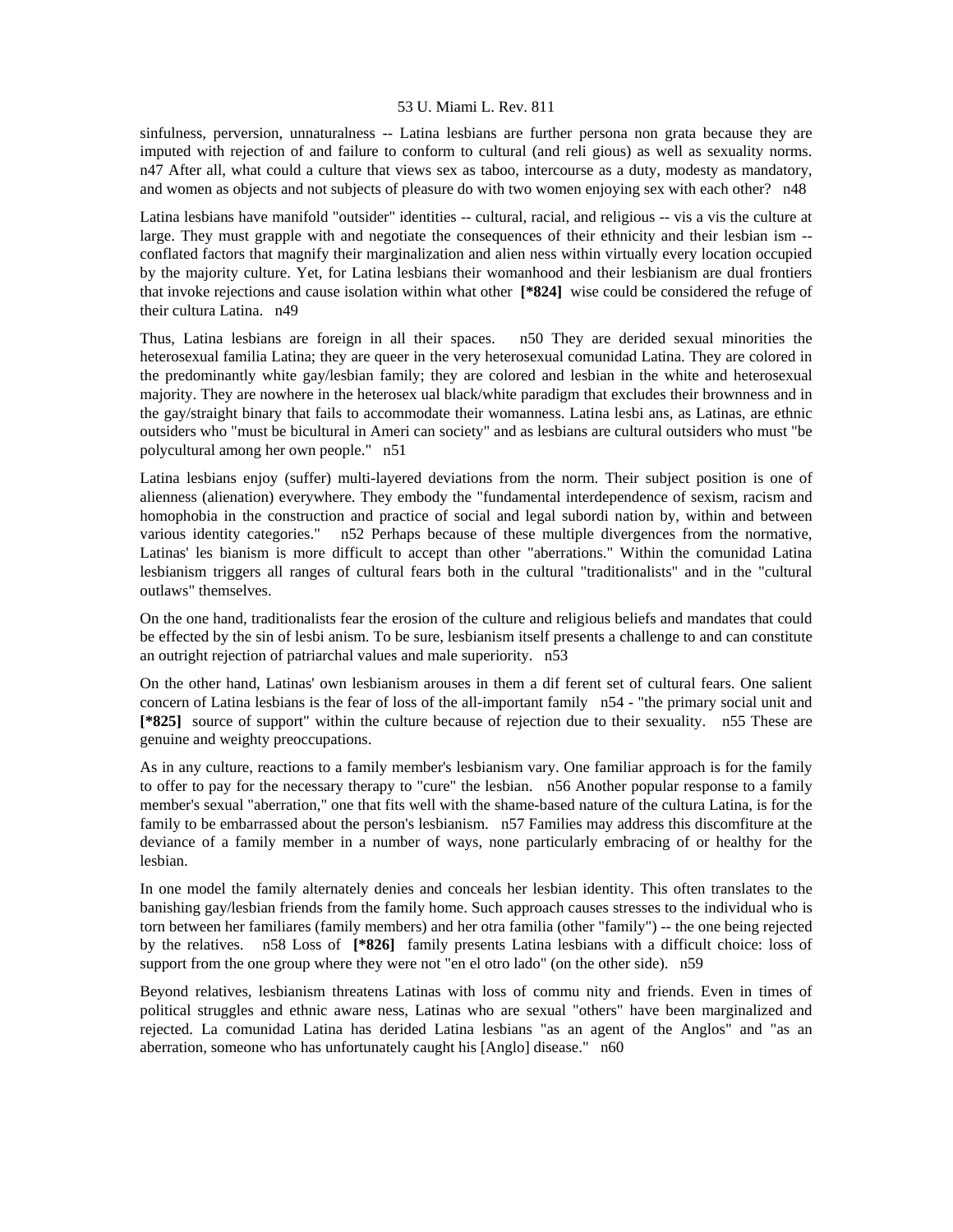Lesbianism thus alienates Latinas from the heterosexual majority in the comunidad Latina which has difficulty with and even irrational revulsion for homosexuality. Lesbians are exiled from the culture and community by placing the group "in a context of Anglo construction, a supposed vendida to the race." n61

While clearly unacceptable, the othering of Latina lesbians is the plainly explicable if one looks through the lens of those who are dis turbed by differences. The challenge and tensions Latina Lesbians pose to culture is patent. In accepting and embracing their own outlaw sexu ality, they effectively reclaim "what we're told is bad, wrong, or taboo <elip>." n62 Acceptance of the multidimensional self implicitly, if not con cretely, rejects the sexism and homophobia of the patriarchal culture.

 **[\*827]** Finally, it would be irresponsible in studying the subordination of women in the cultura Latina because of their sex, sexuality, and lesbian ism, if one did not consider the feminization of the gay male as part of the project of emancipation from sex-based oppression. n63 Gay Latinos are feminized. The feminization of gay Latinos serves to show how femaleness, femininity, and womanhood are identity components that can be manipulated, distorted, and translated to reduce all women and gay men (who are viewed as women) to second-class citizenship status.

Literature is replete with examples of how gay Latinos are described with derision in precisely the same terms that are used to laud the "proper" women: docile, submissive, feminine. n64 Gay Latinos are called pajaros (birds), n65 maricas (faggots), n66 and locas (crazy females). n67 They are described with the same (mostly negative) words and behaviors used to portray or depict "normal" or sex/gender-appro priately behaving women: "hysterical, ludicrous, alternately sentimental and viper-tongued, coquettish with men she knows will likely end up beating her half to death when they are no longer satisfied with shouting insults at her at the same time that they are strangely attracted to the tattered eroticism that she can still manage to project." n68

It is telling that characteristics not only valued in but demanded from "real" mujeres can so quickly be transmogrified into undesirable, immoral, sinister, corrupt traits when they appear in men who love men. Gay Latinos are reduced to stereotypical caricatures of debased, degen erate, vile woman-like men. The depravation of the revered attributes of femininity into derision if occurring in men reveals and underscores the tensions and stresses of world traveling by Latinas/os who are sexual others.

 **[\*828]** Furthermore, it is noteworthy that maricon -- faggot -- the most common appellation for a homosexual male has multiple negative mean ings. The word maricon, in common usage, is employed not only to refer to a gay man. It also is used to denote a wrongdoer, a reprobate, a weakling, a spineless actor. These multiple meanings elide and elude the translations of gender and sexual identity. The word for lesbian, marimacha, reveals similar discomfort with non-traditional and culture- affronting gender, sex, and sexual identity. The marimacha, a designa tion that plays with and preys on both the marianista and the macho proper roles, evokes wholly discordant cultural images.

# Conclusion

 Notwithstanding the powerful impact of sexuality on a Latina les bian's location in all her societies, it is a theme at best sparsely consid ered, at worst, unabashedly ignored in the literature. Because of the multiple oppressions effected by sexuality on all Latinas, and the addi tional burdens of lesbianism, a confrontation of this ultima frontera has implications for all Latinas'/os' liberation.

One useful model is the indivisibility/interdependence framework of a critically adjusted international human rights model. n69 International norms protect both equality and difference, autonomy and interdepen dence, privacy and family life. These principles recognize that human beings are the totality of their identities, not an essentialized n70 or seg mented portion of our selves.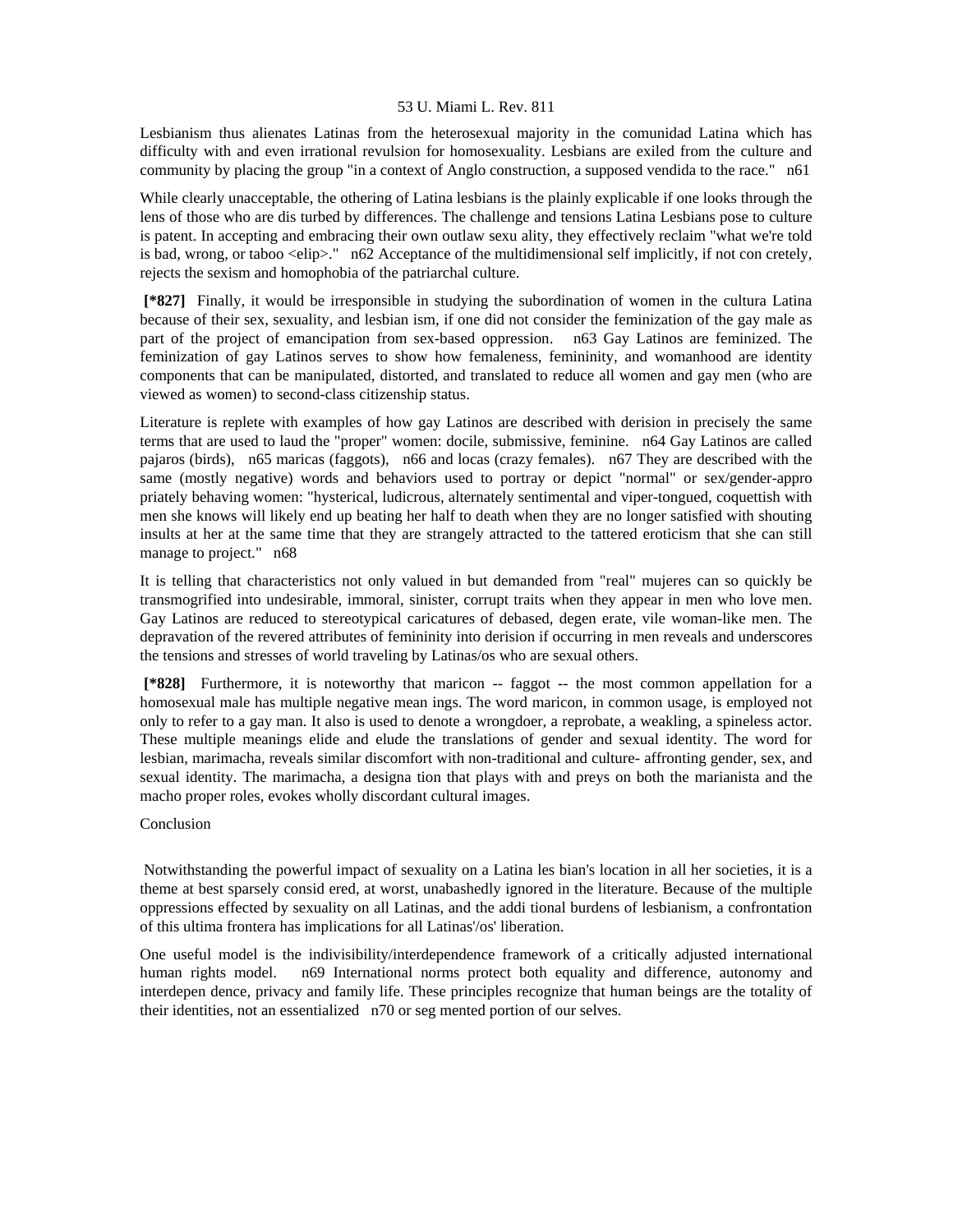As was plainly presented with respect to Latina lesbians, fragmen tation of identity perpetuates privilege and entrenches subordination. Latina lesbians are displaced and erased in all their communities by vir tue of their multiple outsiderness in all locations. An approach that par titions identity within any community will simply replicate and compound power relations be they based on sex, race, ethnicity, sexual ity or a combination of any or all of such identity components. All these spaces must provide Latina lesbians refuge from subordination, disloca tion, and disempowerment, not create them.

For LatCrit's success, it is imperative that it adopt and promote a **[\*829]** multidimensional model -- "a principal epistemic site" n71 that embraces rather than atomizes our multiple co-existing, indivisible identities. This means that we must enfold all, particularly those who are different from the norm, those who we would rather ignore because we learned about them as cosas feas.

## **FOOTNOTE-1:**

n1. This work uses the term Latina to refer to the women citizens of the outsider community known or referred to as the Latina/o (or "Hispanic") community. See Berta Esperanza Hernandez- Truyol, Building Bridges-Latinas and Latinos at the Crossroads: Realities, Rhetoric, and Replacement, 25 Colum. Hum. Rts. L. Rev. 369, nn. 1, 2 (1994) [hereinafter Hernandez-Truyol, Building Bridges] (explaining preference for use of term Latina/o). However, the boundaries, limits, and understandings of such a varied and diverse community are far from fixed or easily explained. See id. Rather, they are contested sites, subject to and deserving of necessary interrogation, particularly within the LatCrit movement and project. Far from being a classification easily identifiable, we can not simply know it when we see it. See [Jacobellis v. Ohio, 378 U.S. 184, 197 \(1964\)](http://www.lexis.com/research/xlink?searchtype=get&search=378%20U.S.%20184,at%20197) (Stewart, J., concurring) (defining pornography by the "I know it when I see it" standard). Luz Guerra has articulately posed the challenge to LatCrit to engage in the critical interrogation of our own namings and colonizations. She has directly confronted the erasures effected by placing indigenous peoples' issues on the agenda without first "critically examining the term Latino<sup>[/a]</sup> for its relationship to Native history." Luz Guerra, LatCrit y la Des-colonizacion Nuestra: Taking Colon Out, 19 U.C.L.A. Chicano[ $/a$ ]-Latino[ $/a$ ] L. Rev. 351 (1998) (suggesting that LatCrit can not put indigenous peoples on the agenda without examining the term and its relationship to First Peoples' history; examining Spanish as the colonizing language of Native peoples and its effects on negating their languages, cultures, identities, and customs). To this challenge I add the need to interrogate our African roots and our simultaneous participations in and subjections to the practice of slavery outside the U.S. borders but within our places of origins such as the Caribbean. See Hernandez-Truyol, Building Bridges, supra, at 424, n.283 (noting that slavery was abolished in Puerto Rico and Cuba later than it was in the U.S.). Recognizing the challenges posed by Latinas'/os' mestizaje, this piece uses the term Latina/o to refer to a class of persons of diverse and mixed racial origins whose nationalities or ancestral background is in countries with Latin/Hispanic cultures and who within the U.S. borderlands are collapsed into one classification due to such roots. See Hernandez-Truyol, Building Bridges, supra, at 429; Francisco Valdes, Foreword -- Poised at the Cusp: LatCrit Theory, Outsider Jurisprudence, and Latina/o Self-Empowerment, [2 Harv. Latino L. Rev. 1, n.1 \(1997\)](http://www.lexis.com/research/xlink?searchtype=get&search=2%20Harv.%20Latino%20L.%20Rev.%201) [hereinafter Valdes, Foreward]; Max Castro, Making "Pan Latino", [2 Harv. Latino L. Rev. 179 \(1997\).](http://www.lexis.com/research/xlink?searchtype=get&search=2%20Harv.%20Latino%20L.%20Rev.%20179)

n2. See Berta Esperanza Hernandez-Truyol, Indivisible Identities: Culture Clashes, Confused Constructs and Reality Checks, [2 Harv. Latino L. Rev. 199, 200-05 \(1997\)](http://www.lexis.com/research/xlink?searchtype=get&search=2%20Harv.%20Latino%20L.%20Rev.%20199,at%20200) [hereinafter Hernandez-Truyol, Indivisible Identities]; Francisco Valdes, Foreword-Latina/o Ethnicities,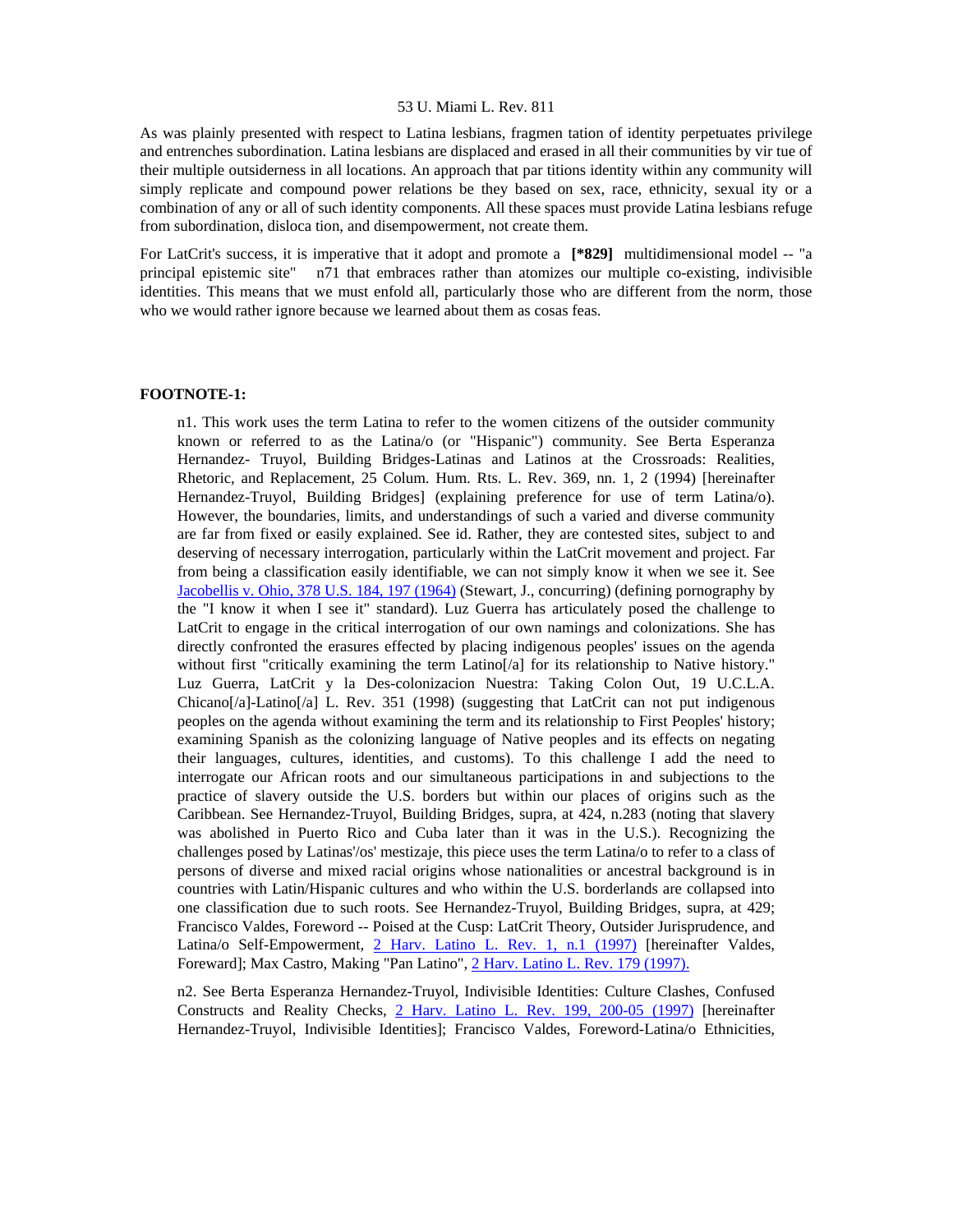Critical Race Theory, and Post-Identity Politics in Postmodern Legal Culture: From Practices to Possibilities, 9 La Raza L. J. 1, 7 & n. 28 (1996) [hereinafter Valdes, Possibilities].

n3. See Juan Perea, Five Axioms in Search of Equality, [2 Harv. Latino L. Rev. 231 \(1997\);](http://www.lexis.com/research/xlink?searchtype=get&search=2%20Harv.%20Latino%20L.%20Rev.%20231) see also Leonard Baynes, Who is Black Enough for You? An Analysis of Northwestern University Law School's Struggle Over Minority Faculty Hiring, [2 Mich. J. Race & L. 205 \(1997\);](http://www.lexis.com/research/xlink?searchtype=get&search=2%20Mich.%20J.%20Race%20%26%20L.%20205) Berta Esperanza Hernandez-Truyol, Las Olvidadas-Gendered in Justice/Gendered Injustice: Latinas Fronteras and the Law, 2 J. Gender, Race & Just. 353 (1998) [hereinafter Hernandez-Truyol, Las Olvidadas].

n4. See Angelo Falcon, Through the Latin Lens: Latinos Still Need the Voting Rights Act, Newsday, Sept. 3. 1992, at 106 (noting that Latina/o panethnicity is sourced in "the pan Latino[/a] consciousness emerging in this country" while recognizing and accepting both Latina/o diversities and the reality that within the U.S., "more brings [the amalgam of persons referred to as Latinas/os] together than separates them within the political process"). See also Valdes, Possibilities, supra note 2, at , n. 32, nn. 99-118.

n5. See generally Berta Esperanza Hernandez-Truyol, Borders (En)gendered: Normativities, Latinas, and a LatCrit Paradigm, [72 N.Y.U. L. Rev. 882 \(1997\)](http://www.lexis.com/research/xlink?searchtype=get&search=72%20N.Y.U.L.%20Rev.%20882) [hereinafter Hernandez-Truyol, Borders (En)gendered].

n6. See, e.g., Kimberle Crenshaw, Mapping the Margins: Intersectionality, Identity Politics, and Violence Against Women of Color, [43 Stan. L. Rev. 1241 \(1991\)](http://www.lexis.com/research/xlink?searchtype=get&search=43%20Stan.%20L.%20Rev.%201241) (intersectionality); Angela P. Harris, Race and Essentialism in Feminist Legal Theory, [42 Stan. L. Rev. 581 \(1990\)](http://www.lexis.com/research/xlink?searchtype=get&search=42%20Stan.%20L.%20Rev.%20581) (multiplicity); Francisco Valdes, Sex and Race in Queer Legal Culture: Ruminations on Identities and Inter-connectivities, [5 S. Cal. Rev. L. & Women's Stud. 25, 49 \(1995\)](http://www.lexis.com/research/xlink?searchtype=get&search=5%20S.%20Cal.%20Rev.%20L.%20%26%20Women) [hereinafter Valdes, Sex and Race] (interconnectivity concept used as complement to multiplicity, multidimensionality and intersectionality).

n7. See, e.g., Francisco Valdes, Foreword: Under Construction - LatCrit Consciousness, Community, and Theory, [85 Calif. L. Rev. 1087 \(1997\)](http://www.lexis.com/research/xlink?searchtype=get&search=85%20Calif.%20L.%20Rev.%201087) [hereinafter Valdes, Under Construction].

n8. See Francisco Valdes, Theorizing About Theory: Comparative Notes and Post-Subordination Vision as Jurisprudential Method [hereinafter Valdes, Theorizing], in Critical Race Theory: Histories, Crossroads, Directions (Jerome McCristal Culp, Jr. et al. eds.) (forthcoming 1998) (comparing the RaceCrit, LatCrit and QueerCrit experiences).

n9. See Valdes, Possibilities, supra note 2, at 3-7.

n10. See Valdes, Possibilities, supra note 2, at 5.

n11. See Elvia R. Arriola, Gendered Inequality: Lesbians, Gay Men, and Feminist Legal Theory, 9 Berkeley Women's L.J. 103 (1994).

n12. See Scott D. Weiner, Recent Publication: Created Equal: Why Gay Rights Matter to America. Michael Nava and Robert Dawidoff, [30 Harv. C.R.-C.L. L. Rev. 267 \(1995\)](http://www.lexis.com/research/xlink?searchtype=get&search=30%20Harv.%20C.R.-C.L.%20L.%20Rev.%20267) (discussing the influence of the Catholic church in the Latina/o community and the church's position on homosexuality).

n13. See also Hernandez-Truyol, Indivisible Identities, supra note 2, at 200-03.

n14. See Hernandez-Truyol, Building Bridges, supra note 1, at 376-96 (discussing the demographic multidimensionality of identity in Latina/ o contexts).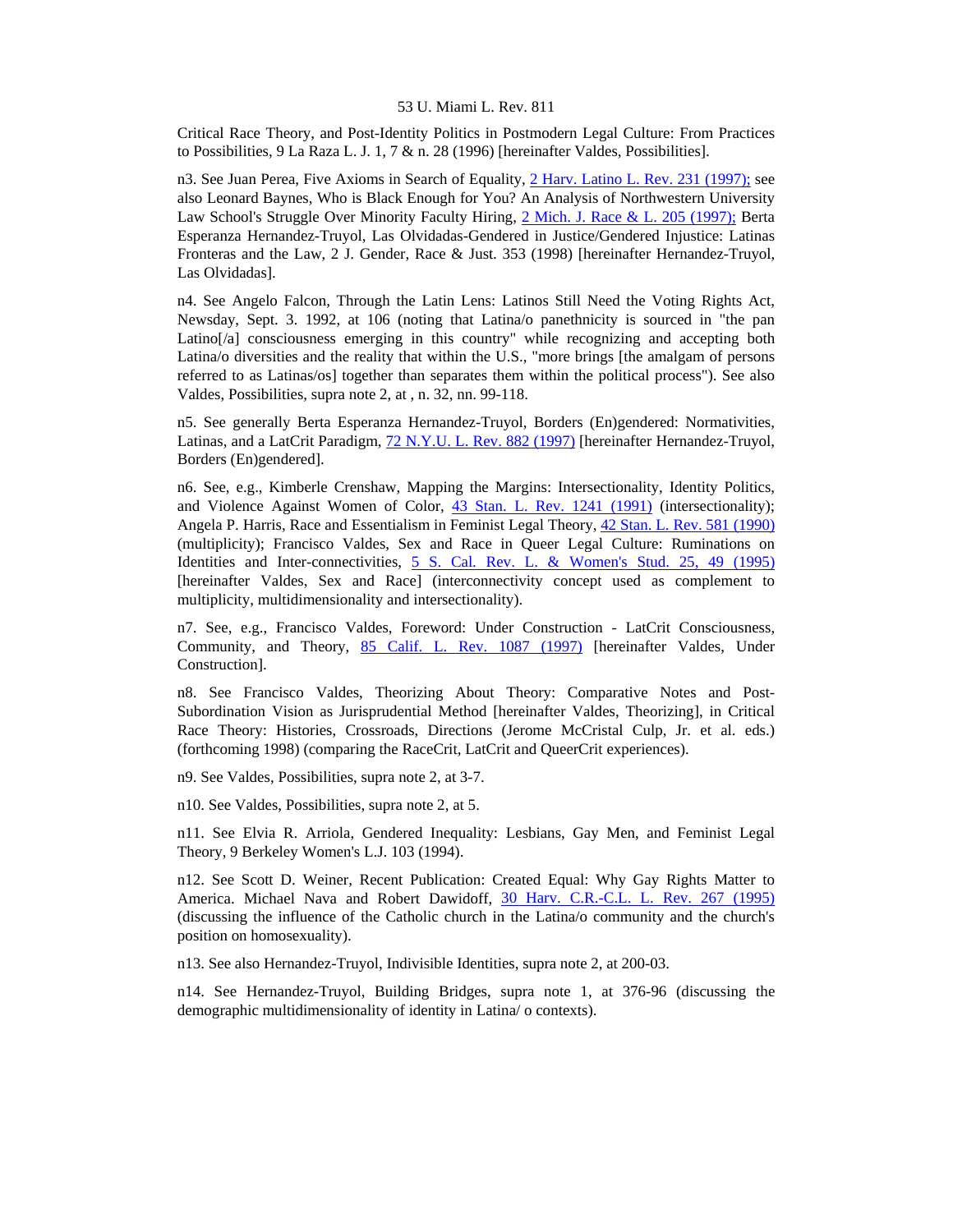n15. See Hernandez-Truyol, Borders (En)gendered, supra note 5 (addressing the subordination of Latinas).

n16. See, e.g., Kevin R. Johnson, Race, Ethnicity & Nationhood: "Melting Pot" or "Ring of Fire"?: Assimilation and the Mexican-American Experience, [85 Cal. L. Rev. 1259 \(1997\);](http://www.lexis.com/research/xlink?searchtype=get&search=85%20Calif.%20L.%20Rev.%201259) Note, Into the Mouths of Babies: La Familia Latina & Federally Funded Child Welfare, [105](http://www.lexis.com/research/xlink?searchtype=get&search=105%20Harv.%20L.%20Rev.%201319)  [Harv. L. Rev. 1319 \(1992\)](http://www.lexis.com/research/xlink?searchtype=get&search=105%20Harv.%20L.%20Rev.%201319) [hereinafter La Familia Latina].

n17. See, e.g., Gloria Bonilla-Santiago, Breaking Ground & Barriers: Hispanic Women Developing Effective Leadership 11 (1992) (discussing traditional cultural expectations that Latinas be "sentimental, gentle, impulsive, docile, submissive, dependent, and timid."); Jenny Rivera, Domestic Violence Against Latinas by Latino Males: An Analysis of Race, National Origin, and Gender Differentials, 14 B.C. Third World L.J. 231, 233 (1994).

n18. See, e.g., Ian Lumsden, Machos, Maricones, and Gays -- Cuba & Homosexuality 55 (1996) ("The family was typically the most important institution in pre-revoluntionary Cuba.").

n19. See Hernandez-Truyol, Borders (En)gendered, supra note 5; La Familia Latina, supra note 16, at 1324.

n20. See Lumsden, supra note 18, at 55; La Famila Latina, supra note 16, at 1324.

n21. See, e.g., Hernandez-Truyol, Indivisible Identities, supra note 2.

n22. See, e.g., Oliva M. Espin, Cultural and Historical Influences on Sexuality in Hispanic/Latin Women: Implications for Psychotherapy [hereinafter Espin, Sexuality], in Pleasure and Danger: Exploring Female Sexuality 149 (Carole S. Vance ed., 1984); Lumsden, supra note 18.

n23. Octavio Paz, The Labyrinth of Solitude 35-36 (Lysander Kemp trans., Grove Press 1985).

n24. See Ruth Burgos-Sasscer & Francis Hernandez Giles, La Mujer Marginada: Por la Historia: Guia de Estudo 23 (1978). For a broader discussion of the cultural subordination of women, see, e.g., Sandra Lipszits-Bem, The Lenses of Gender (1993); Rhoda E. Howard, Dignity, Community, & Human Rights, in Human Rights in Cross-Cultural Perspectives 88 (Abdullahi Ahmed An-Na'lm ed. 1992).

n25. See Burgos-Sasscer & Giles, supra note 24, at 55 (noting that a Latina's most important goal is to marry and serve her family).

n26. See M. Patricia Fernandez Kelly, Delicate Transactions: Gender, Home, and Employment Among Hispanic Women, in Uncertain Terms: Negotiating Gender in American Culture 183, 194 (Faye Ginsburg & Anna L. Tsing eds., 1990) (finding that the "search for paid employment [by Latinas] is most often the consequence of severe economic need; it expresses vulnerability not strength within their homes and in the marketplace."); Bonilla-Santiago, supra note 17, at 8 ("Many [Latinas] still tend to pursue the more feminine occupations as a way to enter the work setting because they do not understand the organizational cultures.").

n27. See Gloria Anzaldua, Haciendo Caras, una entrada, in Making Soul/Haciendo Caras xvxxvi (Gloria Anzaldua ed., 1990). Anzaldua calls for the development of new theories which incorporate race, class, ethnicity, and sexual difference:

 In our literature, social issues such as race, class and sexual difference are intertwined with the narrative and poetic elements of a text, elements in which theory is embedded. In our mestizaje theories we create new categories for those of us left out or pushed out of the existing ones.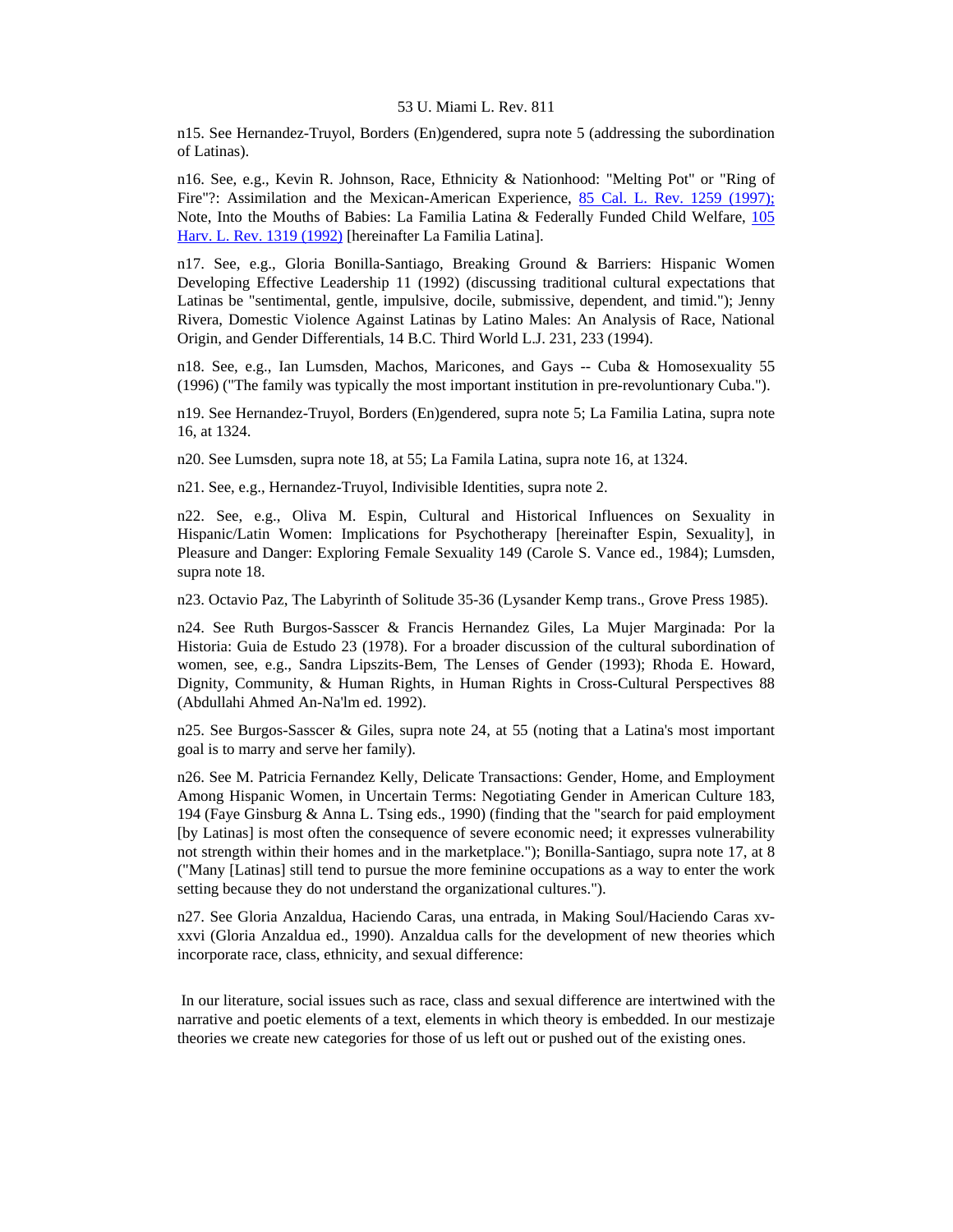Id.; see also Bonilla-Santiago, supra note 17, at 21, 24, 44 (noting shortcomings in current social science and feminist research with regard to race and class, and calling on Latina women to develop independent movement and critical theory).

In a study conducted from 1989 - 1991 with women from a barrio in New York City, the researchers found that class and gender position were the issues of greatest concern to women "with education as a potentially empowering strategy." Rina Benmayor et al., Centro de Estudios Puertorrique<tild n>os, Hunter College, Responses to Poverty Among Puerto Rican Women Identity, Community, and Cultural Citizenship 10 (1992).

n28. See Bonilla-Santiago, supra note 17, at 11 (noting ways in which Latinas are taught they are inferior to Latinos); Mary Becker, Strength in Diversity: Feminist Theoretical Approaches to Child Custody and Same-Sex Relationships, [23 Stetson L. Rev. 701 \(1994\)](http://www.lexis.com/research/xlink?searchtype=get&search=23%20Stetson%20L.%20Rev.%20701) (discussing "dominance feminism" and its assessment that women's work in private sphere is systematically devalued); see also Catharine A. MacKinnon, Feminism Unmodified 55 (1987) ("We notice in language as well as in life that the male occupies both the neutral and the male position ... whereas women occupy the marked, the gendered, the different, the forever-female position."); Lucinda M. Finley, Breaking Women's Silence in Law: The Dilemma of the Gendered Nature of Legal Reasoning, in Feminist Legal Theory 571-79 (D. Kelly Weisberg ed., 1993) (arguing that legal language and reasoning reflect male-based perspective, and discussing limitations of this perspective in various areas of law).

n29. See Anzaldua, supra note 27, at 19-20 (noting that lesbians of color make "ultimate rebellion" against native culture and often fear rejection by family and culture); Bonilla-Santiago, supra note 17, at 31-32 (citing Latino's homophobia and unilateral focus on race as sole oppression facing Latinas).

n30. For a more thorough discussion of the gendered nature of the Spanish language, see Hernandez-Truyol, Borders (En)gendered, supra note 5, at 918-20; Hernandez-Truyol, Indivisible Identities, supra note 2, at 211-12.

n31. For an example of the continued perpetuation of this cultural vision, see Rosa Maria Gil  $\&$ Carmen Inoa Vasquez, The Maria Paradox 5 (1996). But see Hernandez-Truyol, Las Olvidadas, supra note 3, at 376-79 (criticizing The Maria Paradox as furthering stereotypes concerning the proper roles and behavior for Latinas).

n32. Espin, Sexuality, supra note 22, at 160.

n33. Oliva M. Espin, Crossing Borders and Boundaries [hereinafter Espin, Boundaries], in Ethnic and Cultural Diversity Among Lesbians and Gay Men 194 (Beverly Greene ed., 1997).

n34. Oliva M. Espin, Leaving the Nation and Joining the Tribe: Lesbian Immigrants Crossing Geographical and Identity Borders, 19(4) Women & Therapy 99, 103 (1996) [hereinafter Espin, Borders] (noting that girls and women are forced to embody cultural continuity).

n35. Espin, Sexuality, supra note 22, at 154.

n36. See, e.g., MacKinnon, supra note 28, at 36 ("Virtually every quality that distinguishes men from women is already affirmatively compensated in this society. Men's physiology defines most sports, their needs define auto and health insurance coverage, their socially designed biographies define workplace expectations and successful career patterns, their perspectives and concerns define quality in scholarship, their experiences and obsessions define merit, their objectification of life defines art, their military service defines citizenship, their presence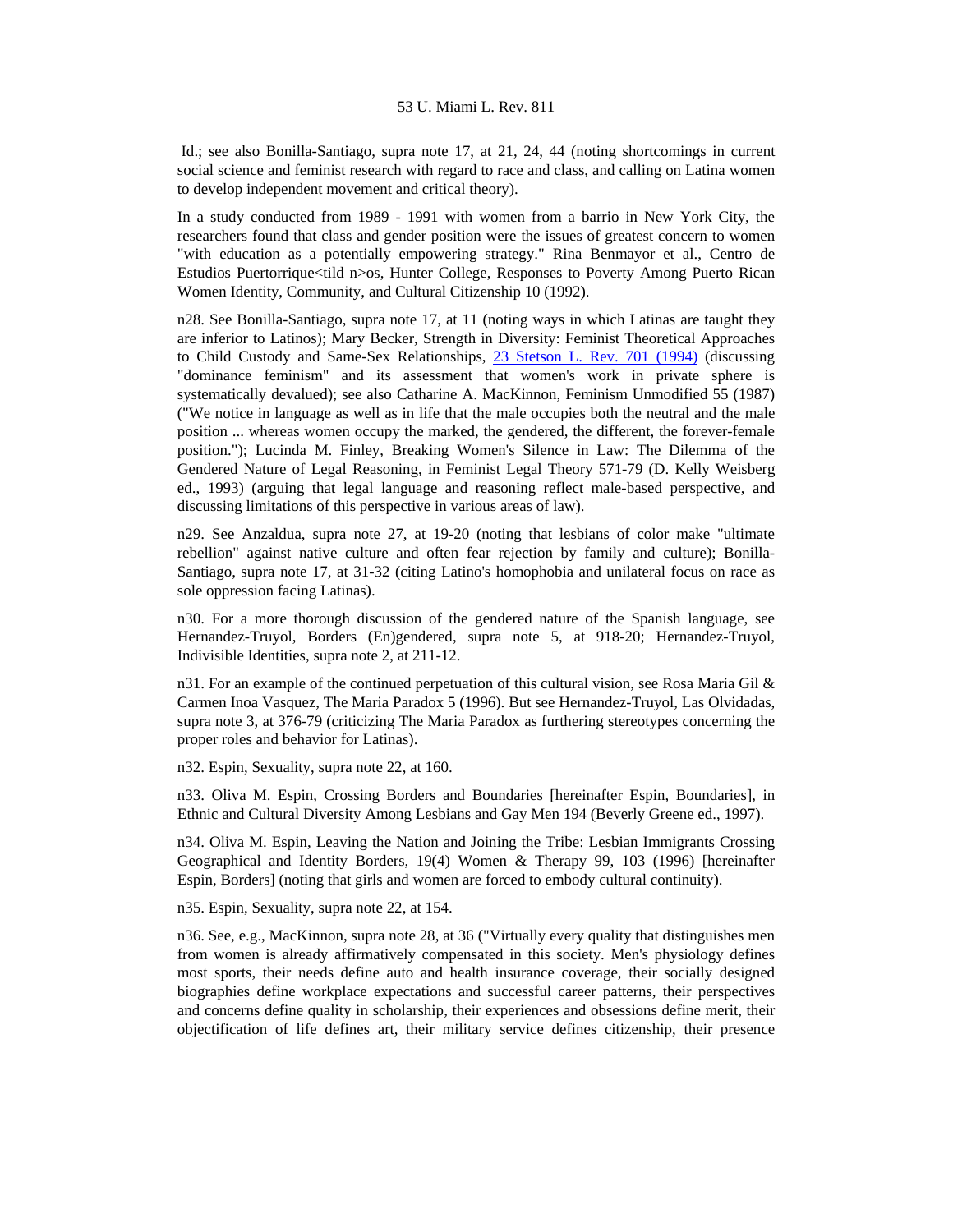defines family, their inability to get along with each other -- their wars and rulerships -- defines history, their image defines god, and their genitals define sex.").

n37. See Hernandez-Truyol, Borders (En)gendered, supra note 5, at 915.

n38. Approximately 85% of Latinas identify themselves as Catholics and many hold sociopolitical views based on or strongly influenced by the church's teachings. See Bonilla-Santiago, supra note 17, at 15.

n39. Cf. Antonia M. Villarruel, Cultural Influences on the Sexual Attitudes, Beliefs, & Norms of Young Latina Adolescents, J. Soc'y Pediatric Nurses, Apr. 15, 1998, at 69 (examining correlations between religious beliefs/church attendance and sexual attitudes in young Latinas).

n40. Espin, Sexuality, supra note 22, at 151; see also See Ana Castillo, La Macha: Toward a Beautiful Whole Self [hereinafter Macha], in Chicana Lesbians: The Girls our Mothers Warned us About 32-22 (Carla Trujillo ed., 1991) (discussing one author's view of the impact of religion on women's sexuality).

n41. See generally Elizabeth M. Igesias, Rape, Race, & Representation: The Power of Discourse, Discourses of Power, & the Reconstruction of Heterosexuality, [49 Vand. L. Rev.](http://www.lexis.com/research/xlink?searchtype=get&search=49%20Vand.%20L.%20Rev.%20868)  [868](http://www.lexis.com/research/xlink?searchtype=get&search=49%20Vand.%20L.%20Rev.%20868) (discussing the sexual power structure promulgated and enforced by Latinos against Latinas).

n42. Espin, Sexuality, supra note 22, at 157.

n43. For a discussion on the double standard see Claudia Colindres, A Letter to My Mother, in The Sexuality of Latinas 9 (Norma Alarcon et al. eds., 1993); Erlinda Gonzales-Berry, Conversaciones con Sergio (Excerpts from Paletitas de guayaba), in The Sexuality of Latinas, supra, at 80 (noting the notion of "cornudo" (having horns put on one) exists only with respect to unfaithful wives and that no female form of cornudo exists, but rather, to the contrary, men who have affairs are deemed manly).

n44. Espin, Sexuality, supra note 22, at 156.

n45. See Lumsden, supra note 18, at 31, n. 5 (defining pudor as an uniquely Spanish notion which is a combination of shame and modesty).

n46. Elvia Alvarado, Don't Be Afraid, Gringo, in The Sexuality of Latinas, 9, 50 (Norma Alarcon et al. eds., 1993).

n47. It is important to note that, as with other themes concerning Latinas there is a dearth of information concerning Latina lesbians. See Hernandez-Truyol, Las Olvidadas, supra note 3 (discussing the dearth of information concerning Latinas). As Oliva M. Espin, a well know professor of psychology who has extensively written on Latinas, including Latina lesbians, has stated, "the literature on Latina lesbians is scarce." Oliva M. Espin, Issues of Identity in the Psychology of Latina Lesbians [hereinafter Latina Psychology], in Lesbian Psychologies: Explorations & Challenges 35, 39 n.8-11 (Boston Lesbian Psychologies Collective eds., 1987) (citing to only studies to the author's knowledge that "focus particularly on Latina lesbians or on the specific aspect of their identity development").

n48. This is not to say that Anglo/a culture is embracing of lesbianism. See, e.g., Macha, supra note 40, at 37 (describing lesbianism as "a state of being for which there is no social validation nor legal protection in the United States (nor in Mexico)"). Moreover, it is important not to essentialize Latina lesbians. Latina lesbians, indeed all lesbians, are diverse, multidimensional beings with differences in race, class, ethnicity, culture, religion, education, and gender identity to name a few. See, e.g., Migdalia Reyes, Nosotras Que Nos Queremos Tanto, in Compa<tild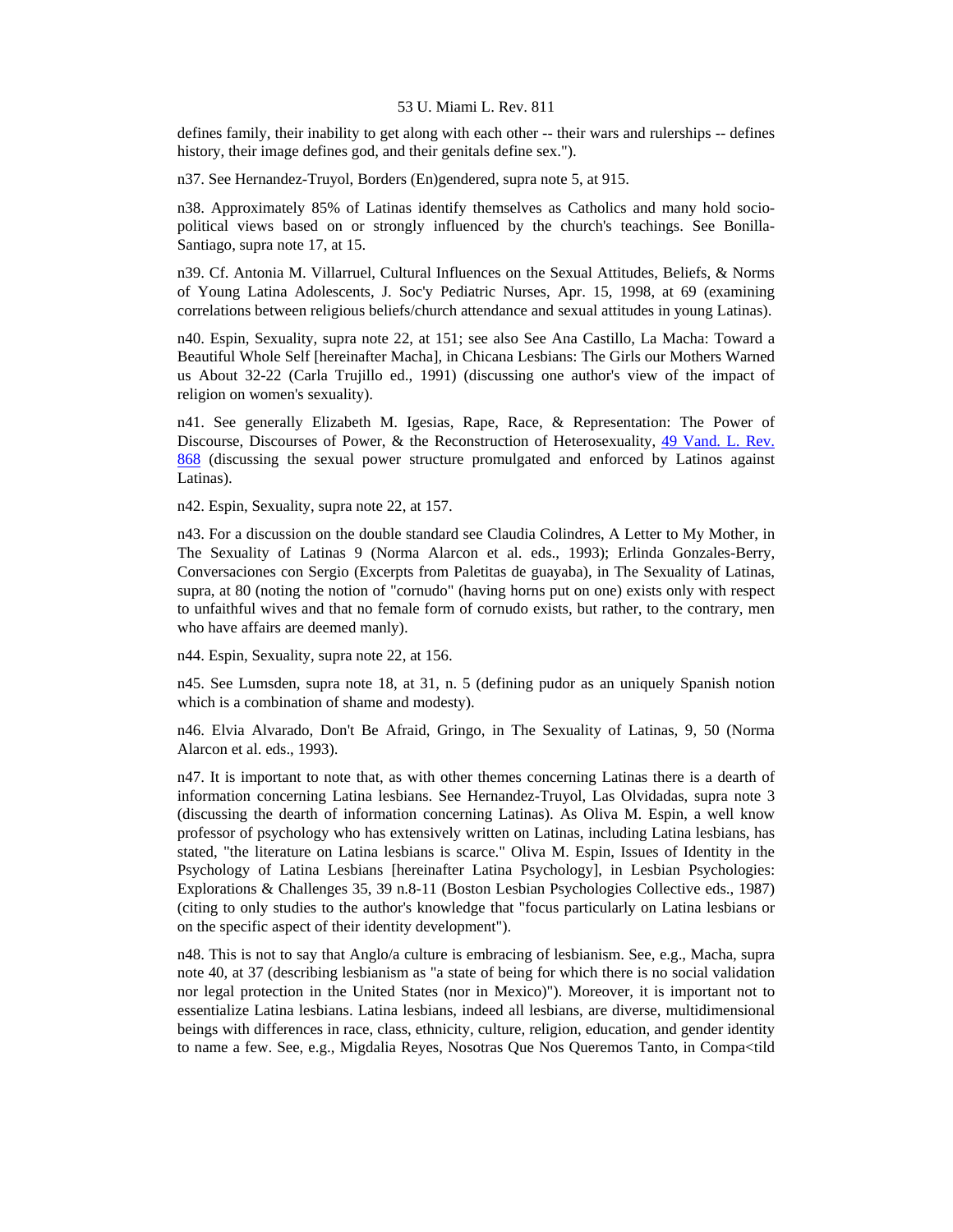n>eras: Latina Lesbians 248 (Juanita Ramos ed., 1994) (noting diversity within lesbian community, including Latina lesbian community).

n49. See, e.g., Tiana Arruda, How Can I Live a Life of Lies? (Oral History), in Compa<tild n>eras, supra note 48, at 184.

n50. See Hernandez-Truyol, Las Olvidadas, supra note 3; Hernandez-Truyol, Borders (En)gendered, supra note 5; Kevin Johnson, Some Thoughts on the Future of Latino Legal Scholarship, [2 Harv. Latino L. Rev. 101, 117-21 \(1997\).](http://www.lexis.com/research/xlink?searchtype=get&search=2%20Harv.%20Latino%20L.%20Rev.%20101,at%20117)

n51. Macha, supra note 40, at 35.

n52. See Valdes, Foreword, supra note 1, at 5.

n53. See Kenneth L. Schneyer, Avoiding the Personal Pronoun: The Rhetoric of Display & Camoflage in the Law of Sexual Orientation, [46 Rutgers L. Rev. 1313, 1322 \(1994\)](http://www.lexis.com/research/xlink?searchtype=get&search=46%20Rutgers%20L.%20Rev.%201313,at%201322) (discussing the theory that lesbianism inherently undermines and rejects partiarchy).

n54. Macha, supra note 40, at 37-38 (noting regarding latina lesbians that "above all, I believe, they do not want to lose the love and sense of place they feel within their families and immediate communities"). The fiction writing also reflects this fear. For example, the lesbian daughter in Marimacho whose father questions what two women can do, when her lover asks her to run away with her responds: "Tu sabes bien que te quiero, esa no es la cuestion. Que vamos a hacer dos mujeres, sin dinero, sin amigos, sin tierra? Nadie nos va a recoger, somos una cochinada." (author's translation: You know that I love you, that is not the issue. What are we going to do as two women, without money, without friends, without land? Nobody will take us in, we are filthy/swine). Gloria Anzaldua, La Historia de una marimacho [hereinafter Marimacho], in The Sexuality of Latinas, supra note 43, at 65. Author's note: "Cochinada" does not translate easily. The word cochino as an adjective, means very dirty, it also means, as a noun, a hog, a pig. Thus cochinada blends, exacerbates, and transcends both meanings.

It is interesting to observe that one Chicana author openly noted that while Chicanos "took issue with society as brown men, Catholic men, and poor working class men [ ] they entered into a confrontation with society from the privileged view of a dialogue amongst men." Marta A. Navarro, Interview with Ana Castillo, in Chicana Lesbians, supra note 40, at 115, 124. On the other hand, Castillo observes that contrary to the men who were "not willing to look at themselves and say, 'I am a horrible cabron' ... [and] romanticize themselves, or ... glorify themselves, or ... objectify themselves, and their courage and their history, but none of them is ever willing to look into each other as an individual" the Chicana writers are "openly selfcritical and abnegating at the same time. Id. at 116. Finally, the writer observes that she is beginning to see a "glimpse" of men writing about themselves as individuals from the gay male Chicano writers. Id.

n55. Beverly Greene, Ethnic Minority Lesbians & Gay Men, in Ethnic & Cultural Diversity Among Lesbians & Gay Men 219 (Beverly Greene ed., 1997).

n56. Arruda, supra note 49, at 183 ("My mother's reaction was to tell me that she was willing to pay for me to go to therapy and straighten myself out. That was the same thing my aunt and uncle in Brazil told my cousin when they found out he was gay.").

n57. See Carla Trujilo, Chicana Lesbians: Fear and Loathing in the Chicano Community, in Chicana Critical Issues 117 (Norma Alarcon et al. eds., 1993).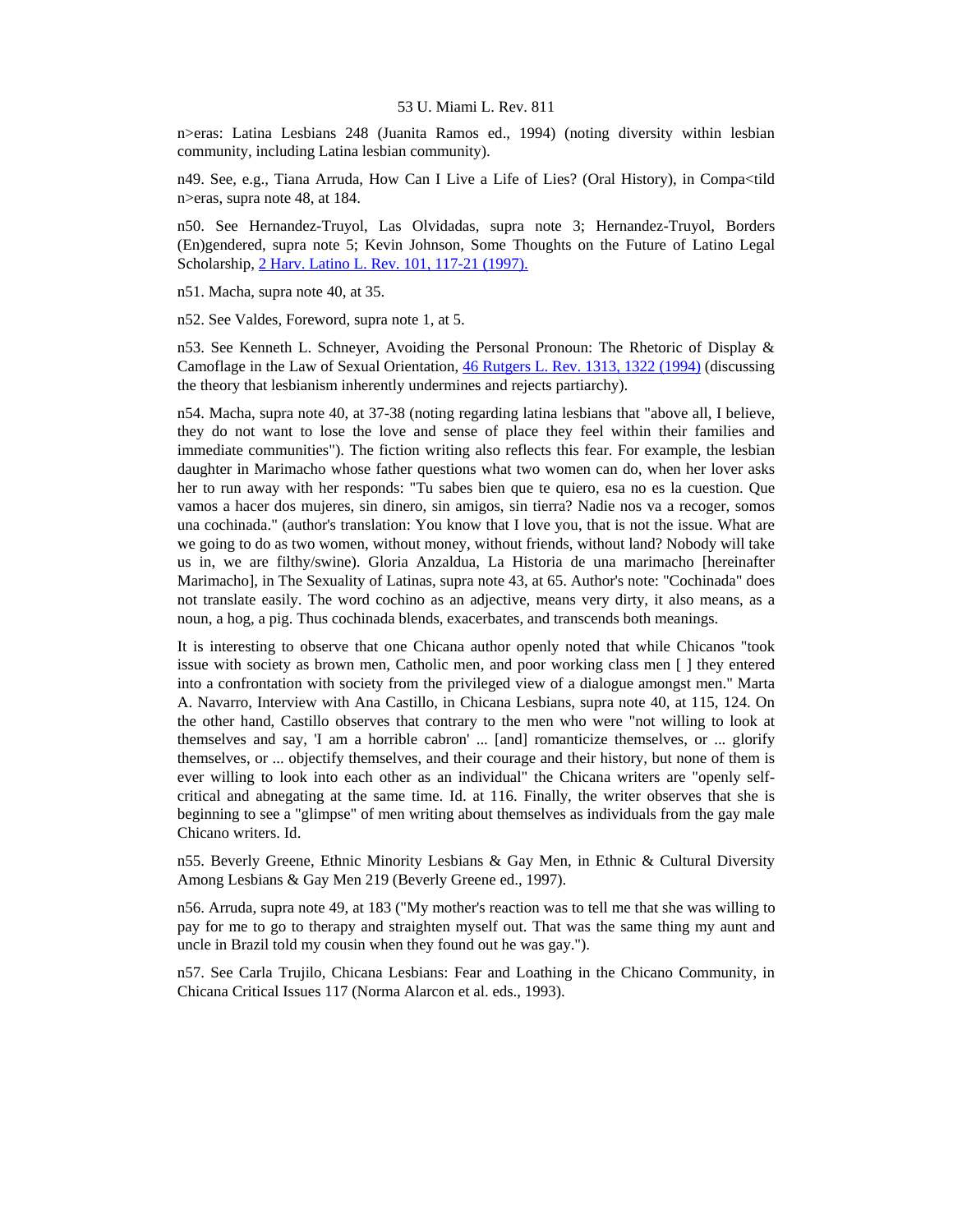As lesbians, our sexuality becomes the focal issue of dissent. The majority of Chicanas, both lesbian and heterosexual, are taught that our sexuality must conform to certain modes of behavior. Our culture voices shame upon us if we go beyond the criteria of passivity and repression, or doubts in our virtue if we refuse. We, as women, are taught to suppress our sexual desires and needs by conceding all pleasure to the male. As Chicanas, we are commonly led to believe that even talking about our participation and satisfaction in sex is taboo.

### Id. (citations omitted).

n58. See Althea Smith, Cultural Diversity and the Coming-Out Process (hereinafter Coming Out), in Ethnic and Cultural Diversity Among Lesbians & Gay Men, supra note 55, at 294 (noting that "members of the gay, lesbian, and bisexual community are often referred to, colloquially, as members of the family").

n59. See Gloria Evangelina Anzaldua, The Other Side/Del Otro Lado [hereinafter Otro Lado], in Compa<tild n>eras, supra note 48, at 2-3.

n60. Carla Trujillo, Introduction, in Chicana Lesbians, supra note 40, at ix (emphasis in original) (quoting N. Saporta Sternbach, A Deep Memory of Love: The Chicana Feminism of Cherrie Moraga, in Breaking Boundaries 48-61 (A. Horno-Delgado, et al. eds., 1989)); Espin, Sexuality, supra note 22, at 158-59 (telling of Latinas who view "lesbianism [as] a sickness we get from American women and American culture"); Espin, Latina Psychology, supra note 47, at 40 (quoting a participant at a meetng of Hispanic women in a major city in the U.S. in the early 80's as saying that "lesbianism is a sickness we get from American women and American culture").

n61. Trujillo, Introduction, supra note 60, at ix (citation omitted). Trujillo posits that the cultural rejection "more realistically is due to the fact that we do not align ourselves with the controlling forces of compulsory heterosexuality. Further, as Chicanas we grow up defined, and subsequently confined, in a male context: daddy's girl, some guy's sister, girlfriend, wife, or mother. By being lesbians, we refuse to need a man to form our won identities as women. This constitutes a 'rebellion' many Chicanas/os cannot handle." Id. (emphasis in original); see also Macha, supra note 40, at 24 ("As a political activist from El Movimiento Chicano/Latino, I had come away from it with a great sense of despair as a woman. Inherent to my despair, I felt was my physiology that was demeaned, misunderstood, objectified, and excluded by the politic of those men with whom I had aligned myself on the basis of our mutual subjugation as Latinos[/as] in the United States."); Trujillo, Fear and Loathing, supra note 57, at 187 ("Too often we internalize the homophobia and sexism of the larger society, as well as that of our own culture, which attempts to keep us from loving ourselves... The effort to consciously reclaim our sexual selves forces Chicanas to either confront their own sexuality or, in refusing, castigate lesbians as vendidas to the race, blasphemers to the church, atrocities against nature, or some combination.").

n62. Trujillo, Introduction, supra note 60, at x (emphasis in original); Macha, supra note 41, at 44 ("We [Latinas] had been taught not to give those [sexual] feelings and fantasies names, much less to affirm their meanings.").

n63. See Lumsden, supra note 18, at 27, 51 ("Discrimination against homosexuals has also been bolstred b the machista devaluation of women."). Significantly, this power dynamic is sometimes replicated within some gay communities. See id. at 28-9 ("The right of masculine males to enjoy their sexuality as tehy see fit matches the power they have in society as a whole... [In Cuba] before 1959 masculine ostensibly heterosexual males were able to satisfy